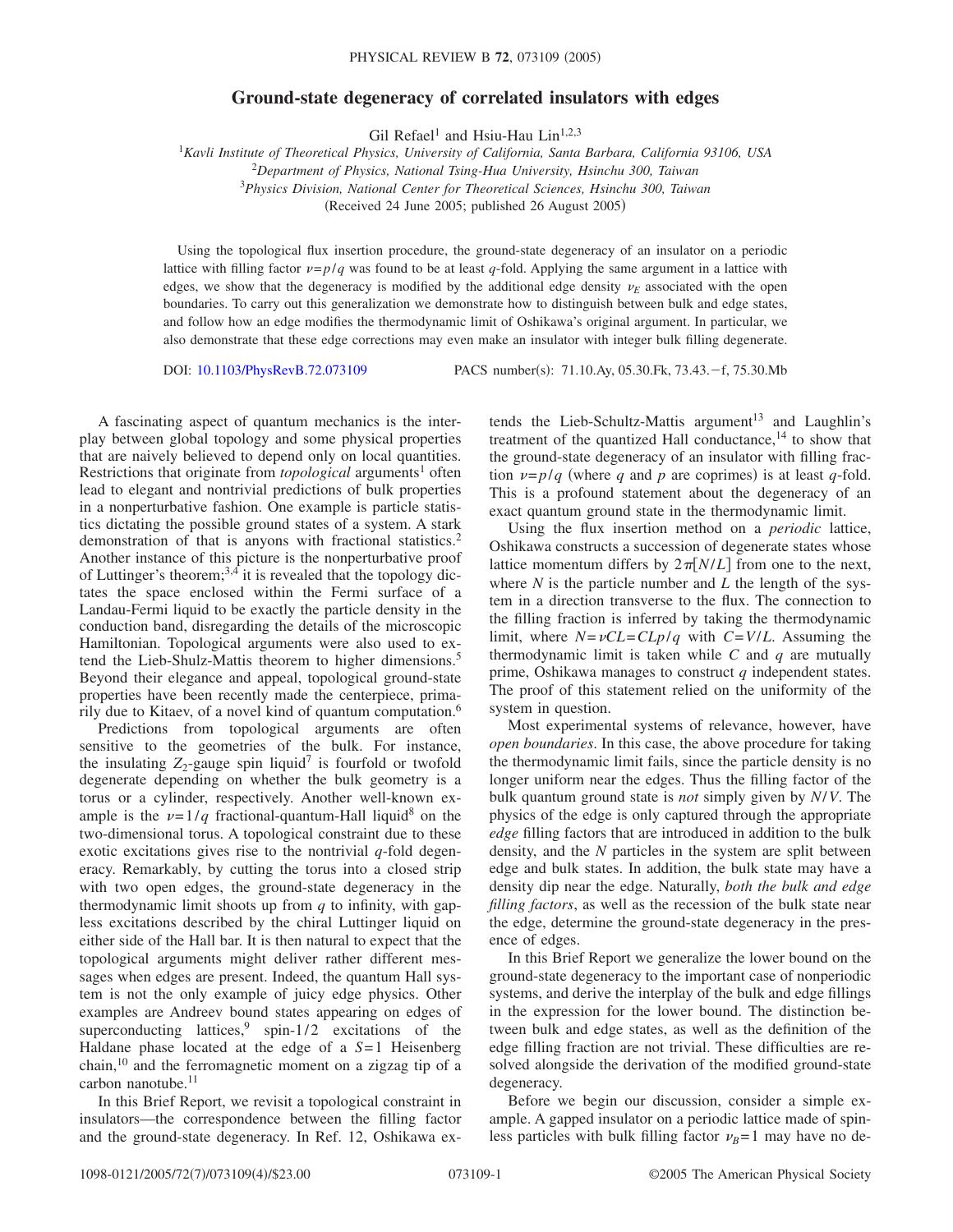generacy. However, if the lattice has open boundary conditions along one direction, the particle density near the edge may differ from the bulk filling factor far from the edge. This difference is captured by the edge density  $\nu_F$ , which arises from particles localized near the edge, as well as changes of the extended wave functions in the bulk. The edge state may break translational invariance and gives rise to ground-state degeneracy, even though the bulk state has perfect translational symmetry parallel to the edge. For example, for  $\nu_F = 1/2$  the edge may form a charge-density wave with period two. Such a state is doubly degenerate, although the bulk insulator is featureless.

Let us now review the flux insertion procedure in the context of a *d*-dimensional lattice with open boundaries in one direction,  $1 \le x_1 \le L_1$ , and periodic in the remaining *d*−1 dimensions with finite length  $L_i$ , *i*=2,...,*d* (we follow Ref. 12 closely). The insulating ground state  $|\Phi_0\rangle$  contains *N* particles. Making use of the periodicity of the lattice, say in the  $x_d$  direction, the ground state can be chosen to be an eigenstate of the momentum operator  $\hat{P}_d$ , carrying momentum  $P_d^0$  in the  $x_d$  direction.

We now introduce a fictitious vector potential *A* that couples with "unit charge" to all particles in the system. Protected by the gap, one can adiabatically insert a flux quanta  $\Phi = hc$  through the ring in the  $x_d$  direction and map  $|\Psi_0\rangle$  to  $|\Psi'_0\rangle$  of the same energy. Because the flux insertion can be achieved by the constant vector potential  $A_d = \Phi/L_d$  in the direction of  $x_d$ , which commutes with  $\hat{P}_d$ , the momentum remains constant in the whole adiabatic procedure,  $\hat{P}_d |\Psi'_0\rangle = P_d^0 |\Psi'_0\rangle$ .

But the flux insertion changes the Hamiltonian from  $H(\Phi = 0)$  to a different topological sector  $H(\Phi = hc)$ . Before being able to compare  $|\Psi_0\rangle$  to  $|\Psi_0\rangle$ , we need to restore the Hamiltonian to the same topological sector  $\mathcal{H}(\Phi = 0)$ . This is done using the following large unitary gauge transformation:

$$
U = \exp\left(\frac{2\pi i}{L_d} \sum_{\vec{x}} x_d \hat{n}_{\vec{x}}\right). \tag{1}
$$

Now  $U\mathcal{H}(hc)U^{-1} = \mathcal{H}(0)$ , so  $U|\Psi'_0\rangle$  is an eigenket of the original Hamiltonian. Since our system is a gapped insulator, and the flux insertion was adiabatic, we expect that  $U|\Psi'_0\rangle$ and  $|\Psi_0\rangle$  are degenerate [with  $\mathcal{H}(0)$  in mind].

The momentum of the newfound ground state can be evaluated straightforwardly,  $\hat{P}_d U | \Psi'_0 \rangle = (U \hat{P}_d + [\hat{P}_d, U]) | \Psi'_0 \rangle$  $= (P_d^0 + 2\pi N/L_d)U|\Psi_0\rangle$ . So the momentum of  $U|\Psi_0\rangle$  is  $P_d$  $= P_d^0 + 2\pi N/L_d$ . If *N* and  $L_d$  are mutually prime, then  $U|\Psi_0\rangle$ and  $|\Psi_0\rangle$  are *two* degenerate ground states. To relate the ground-state degeneracy to the filling factor, one needs to take appropriate thermodynamic limit. In a fully periodic system, Oshikawa's argument follows by saying that

$$
\Delta P = P'_d - P_d^0 = 2\pi \frac{N}{L_d} = 2\pi \nu C_d,\tag{2}
$$

where  $\nu = N/V = p/q$  is the filling factor of the lattice. The volume of the system is  $V = \prod_{i=1}^{d} L_i$  and the transverse size at each particular  $x_i$  is  $C_i = V/L_i$ . The thermodynamic limit is taken by fixing  $\nu$  (so that  $p$  and  $q$  are well-defined without

any correction) and choosing  $C_d$  to be coprime with  $q$ . Thus, by repeating the flux insertion, we can generate *q*-fold distinct ground states. If we assume that the ground-state degeneracy *Dg* is a robust quantity, disregarding the details of the thermodynamic limit, the gauge argument leads to the constraint  $D_e \geq q$ .

Returning to the nonperiodic system introduced above, we pick up the discussion from Eq. (2). Two different kinds of nonuniformity occur near the edges. First, the edges give rise to new states of particles localized near the edges; we define the *edge-state filling factor*  $n_e = N_E/C_1$ , where  $N_E$  is the number of edge particles. Second, bulk states (forming a continuum) that propagate throughout the lattice may be repelled from the edges. This repulsion creates a charge depletion near the edge; we define  $n_{\Delta}=N_{\Delta}/C_1$ , where  $N_{\Delta}$  is the total charge depleted near the edge. Both effects give rise to nontrivial corrections to the gauge argument.

Loosely speaking, the presence of edges divides the total number of particles into two groups: bulk and edge, labeled by  $N_B$  and  $N_E$ , respectively. The precise distinction between bulk and edge states will be explained in later paragraphs. In light of this division, we need to restate Eq.  $(2)$  as

$$
\Delta P = 2\pi \frac{N_B + N_E}{L_d} = 2\pi \frac{N_B}{L_d} + 2\pi n_e C_{1d},\tag{3}
$$

with  $C_{1d} = V/(L_1 L_d)$ . Before we can conclude anything about the ground-state degeneracy, we also need to account for the repulsion of bulk states from the edge.

As mentioned above, the edges may repel the bulk states, creating a charge depletion near the edges with density  $n_{\Delta} = N_{\Delta}/C_1$ . Now, in order to achieve the thermodynamic limit of an insulator with bulk filling  $\nu_B$  and edge filling  $n_e$ , we need to consider a sequence of finite lattices with a total number of particles which is

$$
N_0 = N_B + N_E = (\nu_B V - N_\Delta) + n_e C_1 = \nu_B V + (n_e - n_\Delta) C_1.
$$
 (4)

Note that  $n_{\Delta} \equiv p_{\Delta}/q_{\Delta}$  is not necessarily an integer. To contrast, in a periodic system the thermodynamic limit would simply be taken by considering a sequence of lattices with  $N_0 = \nu_R V$  particles.

Including both types of edge effects, the momentum difference between  $|\Psi_0\rangle$  and its sibling  $U|\Psi'_0\rangle$  is

$$
\Delta P = 2\pi \nu_B C_d + 2\pi \nu_E C_{1d},\tag{5}
$$

with  $\nu_B = p_B/q_B$  and  $\nu_E = n_e - n_A = p_E/q_E$ . From the revised gauge argument in Eq. (5), we obtain the main result of this Brief Report: the degeneracy of an insulating state in the presence of edges is given by

$$
D_g \geq LCD(q_B, q_E) \geq q_B,\tag{6}
$$

where *LCD* denotes *least common denominator*.

Before discussing possible extensions and generalizations of the result in Eq.  $(6)$ , we resolve some subtleties in the derivation above. A central issue is the difficulty of distinguishing edge and bulk particles as in Eq. (3) in a strongly correlated system, where the concept of single particle states is rather vague. At first sight, this distinction may seem impossible to carry out in practice, and might be mistaken to be

→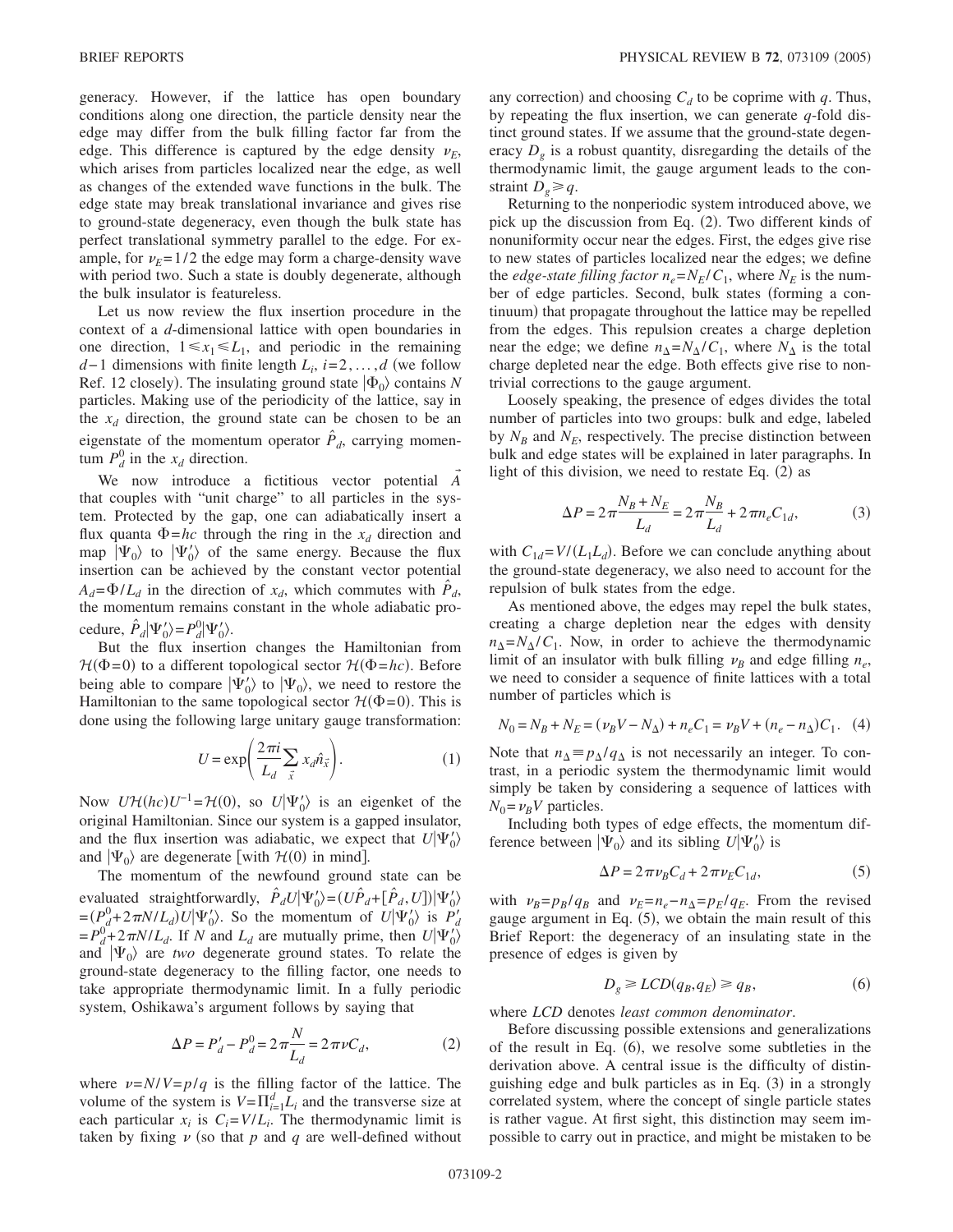a theorist's whim; there is, however, a precise way of counting the number of edge and bulk states. This method utilizes a spectral function decomposition of the system's correlation function, which in principle we know with utmost precision. Following Lehman decomposition of the single-particle spectral function:

$$
A(\vec{x}, \omega) = \sum_{m} \delta(\omega - E_{m}) |\langle m | \psi^{\dagger}(\vec{x}) | \Psi_{0} \rangle|^{2}
$$
  

$$
\pm \sum_{m} \delta(\omega + E_{m}) |\langle m | \psi(\vec{x}) | \Psi_{0} \rangle|^{2}.
$$
 (7)

Here  $\psi(\vec{x})$  is the annihilation operator in the Schrödinger picture at lattice site  $\vec{x}$ . The  $\pm$  distinguishes between fermions and bosons. Without loss of generality, let us concentrate on fermions. Note that  $|m\rangle$  are many-body excited states that show one particle excitations. The excitations correspond to one-particle states of free particles. In the following we simply refer to  $|m\rangle$  as states.

Next, consider the  $\omega < 0$  (hole) part of the spectral function  $A(\vec{x}, \omega)$ . In a finite system, it is given as a discrete sum of  $\delta$ -functions multiplied by matrix elements, and it obeys the sum rule

$$
\sum_{\vec{x}} \int_{-\infty}^{0} A(\vec{x}, \omega) d\omega = N,
$$
\n(8)

where *N* is the total number of particles in the lattice. If we take the limit  $L_1 \rightarrow \infty$  while keeping the bulk density fixed, we expect that some of the  $\delta$ -functions will merge into continuum, whereas the rest will remain sharp and separated. The first group is the excited *bulk states*, and the second group is the excited *edge states*. We stress that  $|m\rangle$  are strongly correlated many-body states that show one particle excitations  $\Delta Q = \pm 1$  relative to the ground state. More precisely, bulk states  $|m_B\rangle$  scale as

$$
|\langle m_B | \psi^\dagger(\vec{x}) | \Psi_0 \rangle|^2 \sim \mathcal{O}\left(\frac{1}{L_1}\right) \tag{9}
$$

for any  $\vec{x}$ , as  $L_1$  is scaled to infinity. Unlike bulk states, the edge states,  $|m_E\rangle$ , tend to an  $\vec{x}$ -dependent constant as  $L_1$  $\longrightarrow \infty$ :

$$
|\langle m_E | \psi^\dagger(\vec{x}) | \Psi_0 \rangle|^2 \sim \mathcal{O}(1). \tag{10}
$$

Thus we can break the spectral function into bulk  $(A_B)$  and edge  $(A_E)$  parts:

$$
A_{B/E}(\vec{x}, \omega) = \sum_{m_{B/E}} \delta(\omega - E_{m_{B/E}}) |\langle m_{B/E} | \psi^{\dagger}(\vec{x}) | \Psi_0 \rangle|^2
$$
  

$$
\pm \sum_{m_{B/E}} \delta(\omega + E_{m_{B/E}}) |\langle m_{B/E} | \psi(\vec{x}) | \Psi_0 \rangle|^2. \quad (11)
$$

The definition of  $N_B$  and  $N_E$  is hence

$$
N_{B(E)} = \sum_{\vec{x}} \int_{-\infty}^{0} d\omega A_{B(E)}(\vec{x}, \omega).
$$
 (12)

There are two subtleties in the above procedure. First, it is possible that an edge state hybridizes with a bulk state. Definition along the lines of Eqs. (11) and (12) specifies that such

a state is an edge state; even though such a state is partially delocalized, it is associated with the edge due to the localized weight. The number of such states will scale with *Li* for  $i > 2$ , but *not* with  $L_1$ . Another subtlety occurs if there is an accidental degeneracy between a bulk and edge states. In this case, in a finite system, it may be impossible to distinguish between the edge and bulk states and two hybridized states. This accidental degeneracy will surely be lifted by a different choice of system dimensions, and therefore needs not bother us.

Now that the derivation is complete, we would like to elaborate on some extensions of the edge argument. The first question we address is the effect of bulk-state depletion near the edge. Note that if  $n_{\Delta}$  is an integer, the bound on the ground-state degeneracy,  $D_g \geq LCD(q_B, q_e)$ , only depends on  $\nu_B$  and  $n_e = p_e / q_e$ . In this case, the depletion of bulk states does not play any role in determining ground-state degeneracy. In fact, for featureless insulators with low-energy excitations described by Fermi liquid theory, we can show that  $n_{\Delta}$  is an integer.

Start with the ground state  $|0\rangle$  of the featureless insulator on a periodic lattice (without edges). The insulator with an open edge can be viewed as the original ground state  $|0\rangle$ , but with hole excitations near the boundary. Translational invariance ensures that we can construct local quasihole states  $|r\rangle = \psi(r)|0\rangle$ , with the same spatial profile but located at different  $C_1$  lattice sites on the edge. In general, these states, located at different lattice sites, would have nonvanishing overlaps. If one assumes the Fermi-liquid picture is at work here, these local (Wannier) orbitals would form a continuous band. To ensure the new ground state (in the presence of open boundaries) is also insulating, these quasiparticles must form a *band insulator* at the edge, i.e., the number of holes in one unit cell,  $n_{\Delta} = N_{\Delta}/C_1$ , is an integer.

The argument also applies to the simple but exotic situation where the low-energy excitations carry fractional "charges" (not necessarily the ordinary electric charge), but are well-described by a Fermi-liquid-like theory. By a similar argument to the one above,  $n_{\Delta}$  is fractional, reflecting the breaking up of ordinary particles. Although the argument does not hold when low-energy excitations are not described by Fermi liquid theory,  $n_{\Delta}$  may still serve as a useful precursor for identifying low-energy excitations in featureless insulators.

Another instance of the theorem is in the case where the edges are far apart. It is then natural to then associate the edge corrections with the different edges enumerated by *i*:  $n_e = \sum_i n_{ei}$  and  $n_{\Delta} = \sum_i n_{\Delta i}$ . A simple example helps to demonstrate this situation and the statements above. Consider a segment of carbon nanotube with circumference  $L<sub>v</sub>$  (in the *y* direction) and zigzag edge at  $x=0$  and  $x=L_x$ . Choose the tight-binding hopping to be in the strong anisotropic regime,  $|t_h| > 2|t|$ , where  $t_h$  and *t* denote the hopping amplitudes along horizontal and (vertical) zigzag bonds. The interactions between particles are assumed to be weak, with a typical energy scale *V*.

Ignoring the weak interaction momentarily, the open boundaries at  $x=0$  and  $x=L_x$ , give rise to single-particle edge states at  $E=0$  with momentum-dependent localization length  $\xi(k_y) = \ln|(2t \cos k_y)/t_h|$ . Each edge has  $L_y$  distinct states, cor